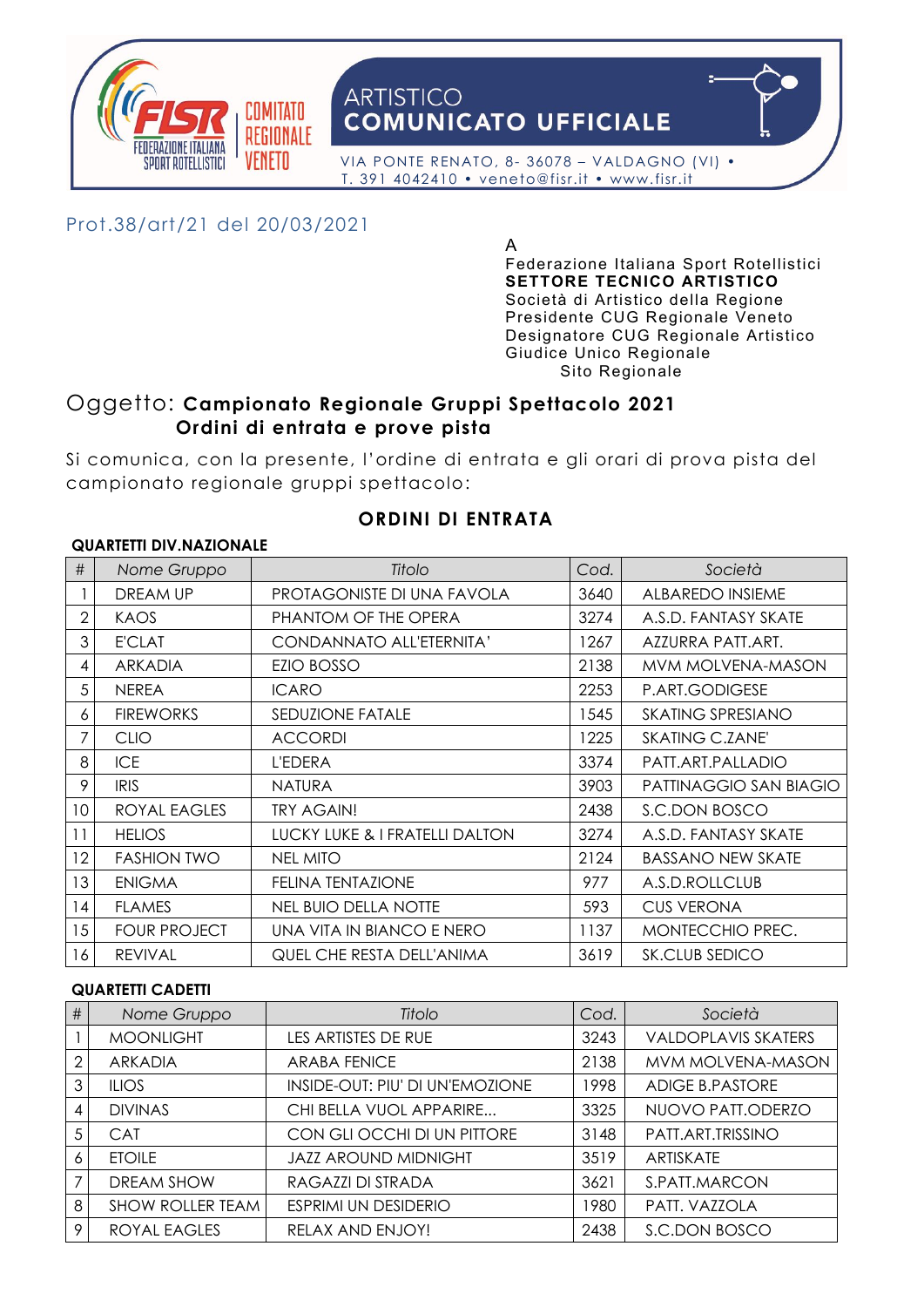#### **PICCOLI GRUPPI DIV.NAZ.**

| #              | Nome Gruppo           | Titolo                            | Cod. | Società                    |
|----------------|-----------------------|-----------------------------------|------|----------------------------|
|                | <b>ROLLSTYLE</b>      | VAN GOGH: TRA ARTE E FOLLIA       | 3175 | S.C. PONTE DI PIAVE        |
| $\overline{2}$ | NEW GENERATION        | <b>TIME</b>                       | 1529 | <b>ARDOR CORNEDO</b>       |
| 3              | <b>AURORA</b>         | <b>FOGLI DI CARTA</b>             | 719  | PATT. ART.MALO             |
| 4              | <b>ELYSIAN</b>        | LA FOLLIA E' UNA CONDIZIONE UMANA | 828  | <b>G.PATT.SCLEDENSI</b>    |
| 5              | <b>AGORA'</b>         | MENZOGNA O VERITA'?               | 1998 | <b>ADIGE B.PASTORE</b>     |
| 6              | <b>DREAM DUST</b>     | <b>FIX YOU</b>                    | 2245 | PATT.ART. ALTICHIERO       |
| 7              | SPARKLE               | <b>DISLESSIA</b>                  | 631  | <b>SKATING CLUB MARANO</b> |
| 8              | <b>PYXIS</b>          | <b>TUA ANNE</b>                   | 2535 | A.P.A.M. MASER             |
| 9              | <b>EUPHORIA GROUP</b> | IL SOPRAVVENTO DELL'INCONSCIO     | 3355 | PATT.ART.PIOMBINESE        |
| 10             | <b>ENDIADI GROUP</b>  | DONNE CHE NON PERDONANO           | 1757 | ROLL STARS                 |
| 11             | <b>OMNIS</b>          | L'INCANTESIMO DEL LAGO            | 2562 | PATT.CONSELVE              |
| 12             | NEW DREAM             | <b>FILOFOBIA</b>                  | 2189 | <b>GRUPPO SARCEDO</b>      |
| 13             | <b>PRESTIGEM</b>      | "ANOTHER SKY"                     | 2425 | COSTABISSARA PATT.         |
| 14             | <b>STARS GROUP</b>    | <b>DALLE MIE CENERI</b>           | 2734 | ROYAL SKATING PD           |
| 15             | <b>FIREWORKS</b>      | IL GRANDE COLPO                   | 1545 | <b>SKATING SPRESIANO</b>   |
| 16             | <b>DESTINY</b>        | <b>NEL MIO MONDO</b>              | 3243 | <b>VALDOPLAVIS SKATERS</b> |
| 17             | PETITES FEMMES        | LA BELLE EPOQUE                   | 3709 | <b>TEAM VERDE</b>          |

#### **GRUPPI JUNIOR**

| #               | Nome Gruppo             | Titolo                                | Cod. | Società                     |
|-----------------|-------------------------|---------------------------------------|------|-----------------------------|
| 1               | ROYAL EAGLES            | IO DICO NO                            |      | 2438   S.C.DON BOSCO        |
| 2               | <b>CALIPSO</b>          | UN SUPERBO EQUILIBRISTA               | 1225 | <b>SKATING C.ZANE'</b>      |
| 3               | <b>SHOW ROLLER TEAM</b> | FURTO CON DESTREZZA?                  |      | 1980   PATT. VAZZOLA        |
| 4               | <b>DOMINO</b>           | L'ULTIMO RESPIRO                      | 3736 | ROLLER T.CONEGLIANO         |
| 5               | <b>GOLD DREAM</b>       | NASCOSTO TRA LE ONDE                  | 3619 | SK.CLUB SEDICO              |
| 6               | <b>DREAM DUST</b>       | AL TUO FIANCO                         | 2245 | PATT.ART. ALTICHIERO        |
| $\overline{7}$  | <b>FIREWORKS</b>        | QUALCOSA E' ANDATO STORTO             | 1545 | <b>SKATING SPRESIANO</b>    |
| 8               | <b>ROLLING DANCE</b>    | RIVOLTA NEGLI ABISSI                  | 1511 | ASS.DIL.APAV FARA           |
| 9               | <b>NEW AGE JUNIOR</b>   | <b>FRENESIA</b>                       | 3148 | PATT.ART.TRISSINO           |
| 10              | <b>ITALIAN SHOW</b>     | BASTA!                                | 107  | S.C.MOTTENSE                |
| 11              | <b>OMNIS JUNIOR</b>     | LA CASETTA NEL BOSCO                  | 2562 | PATT.CONSELVE               |
| 12 <sup>2</sup> | ARKADIA                 | <b>MARGHERITA FIGLIA DELLE STELLE</b> |      | 2138   MVM MOLVENA-MASON    |
| 13              | <b>BLACK ANGELS</b>     | PROVA A PRENDERMI!                    | 3033 | POL.VA SALVATRONDA          |
| 14              | <b>MAGIC DIAMOND</b>    | <b>GUESS WHO?</b>                     | 3554 | ACC.SANDONATESE             |
| 15              | PRESTIGEM JUNIOR        | "ALTRO GIRO ALTRA CORSA!"             | 2425 | COSTABISSARA PATT.          |
| 16              | <b>ARIES</b>            | <b>OVUNQUA ANDRAI</b>                 |      | 3622   PATT.GGIO DUEVILLE   |
| 17              | <b>FASHION</b>          | <b>FASHIONLAND</b>                    | 2124 | <b>BASSANO NEW SKATE</b>    |
| 18              | <b>DIVISION</b>         | L'ULTIMA REGINA                       | 3373 | PATT.ART.PORTOGRUARO        |
| 19              | DREAM DUST JUNIOR       | <b>LAMPI DI GENIO</b>                 |      | 2245   PATT.ART. ALTICHIERO |
| 20              | <b>HANAMI</b>           | <b>MEMORY</b>                         |      | 3620   R.C.MONTEBELLUNA     |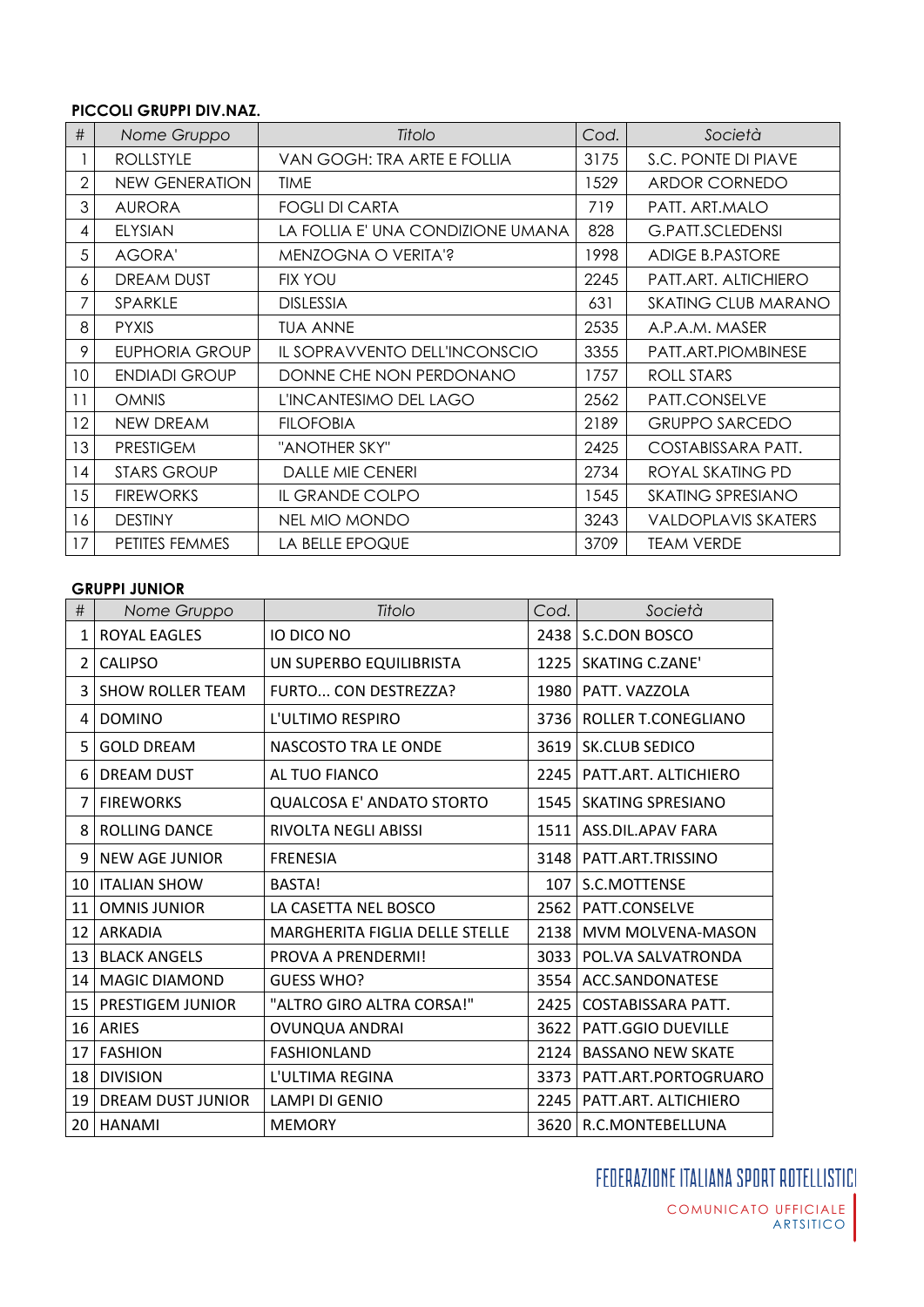| 21 I NEW DREAM        | BENE O MALE?       | 2189   GRUPPO SARCEDO      |
|-----------------------|--------------------|----------------------------|
| 22   ROLLSTYLE JUNIOR | l PRESAGIO FUNESTO | 3175   S.C. PONTE DI PIAVE |

## **PICCOLI GRUPPI**

| #            | Nome Gruppo         | Titolo                    | Cod.  | Società                 |
|--------------|---------------------|---------------------------|-------|-------------------------|
| $\mathbf{1}$ | <b>DEJAVU</b>       | IL POTERE DELLA SEDUZIONE |       | 977   A.S.D.ROLLCLUB    |
|              | <b>PROJECT</b>      | ANCORA TU                 | 1137  | <b>MONTECCHIO PREC.</b> |
| 3            | <b>ITALIAN SHOW</b> | ROSSO COME                | 107   | S.C.MOTTENSE            |
| 4 I          | TEENS ROLLER SHOW   | LA MECCANICA DEL CUORE    | 3640  | ALBAREDO INSIEME        |
| 5.           | <b>NEW IMAGE</b>    | COME FOGLIA D'AUTUNNO     | 3148  | PATT.ART.TRISSINO       |
| 6.           | <b>KAIROS</b>       | <b>RISE UP</b>            | 719 I | PATT. ART.MALO          |
|              | <b>ALCHIMIA</b>     | <b>DIGNITA' GUERRIERA</b> | 825   | PATT. ALBIGNASEGO       |
| 8            | <b>SINTESY</b>      | L'INQUISIZIONE            | 3148  | PATT.ART.TRISSINO       |

### **QUARTETTI JUNIOR**

| #              | Nome Gruppo                              | Titolo                   | Cod. | Società                  |
|----------------|------------------------------------------|--------------------------|------|--------------------------|
| 1              | <b>CRAZY SKATERS</b>                     | SPIRITO DELLA TERRA      |      | 1719   P.A.MUSANO        |
|                | 2   MAGIC SKATE                          | LE SACERDOTESSE DI DAGON |      | 3519   ARTISKATE         |
| $\overline{3}$ | CRYSTALLIZE                              | A DANGEROUS GAME         |      | 3817   S.C. ISTRANA      |
|                | 4   ROYAL EAGLES                         | <b>SECRET WAVES</b>      |      | 2438   S.C.DON BOSCO     |
| 5.             | <b>OMNIA RES</b>                         | <b>FURTO CON SCASSO</b>  |      | 1998   ADIGE B.PASTORE   |
|                | 6 HABIBI                                 | DOLCE AMARO              |      | 1511   ASS.DIL.APAV FARA |
|                | 7   MESMERIZE                            | <b>IO SOPRAVVIVO</b>     |      | 1757   ROLL STARS        |
|                | 8   DESIGUAL                             | <b>UNSTOPPABLE</b>       |      | 3148   PATT.ART.TRISSINO |
|                | 9   FASHION ONE                          | <b>SINERGIA</b>          |      | 2124   BASSANO NEW SKATE |
|                | 10 CALIPSO                               | <b>GENESIS</b>           |      | 1225   SKATING C.ZANE'   |
|                | 11   MAGICAL WITCHES                     | LA DANZA DELLE STREGHE   |      | 3621   S.PATT.MARCON     |
|                | 12   HANAMI                              | MY WONDERFUL WORLD       |      | 3620   R.C.MONTEBELLUNA  |
|                | 13 ENJOY FOUR                            | L'OSCURA FENICE          |      | 1996   P.ART.MIGNAGOLA   |
|                | 14 ECLIPSE                               | <b>MIGRAZIONE</b>        |      | 719   PATT. ART.MALO     |
|                | 15   FORWILLS                            | L'OMBRA                  |      | 1513   A.S.D. PATT.SILE  |
|                | 16   SHOW ROLLER TEAM<br>AD OCCHI CHIUSI |                          |      | 1980   PATT. VAZZOLA     |
|                | 17 PARCA                                 | LET'S SAMBA              |      | 3751   CASTELGOMBERTO    |

## **QUARTETTI SENIOR**

| # | Nome Gruppo             | Titolo                        | Cod. | Società                  |
|---|-------------------------|-------------------------------|------|--------------------------|
|   | <b>DEJAVU</b>           | <b>INSEGUENDO LA LIBERTA'</b> |      | 977   A.S.D.ROLLCLUB     |
|   | 2 NEW AGE               | <b>SFIDA</b>                  |      | 3148   PATT.ART.TRISSINO |
|   | <b>3   FASHION FOUR</b> | <b>SPRING</b>                 |      | 2124   BASSANO NEW SKATE |
|   | 4   ROYAL EAGLES        | <b>FOREVER</b>                |      | 2438   S.C.DON BOSCO     |
|   | <b>CELEBRITY</b>        | PIANO CONCERTO N.3            |      | 3519   ARTISKATE         |
|   | <b>PARVA VIS</b>        | <b>ADDICTION</b>              |      | 1998   ADIGE B.PASTORE   |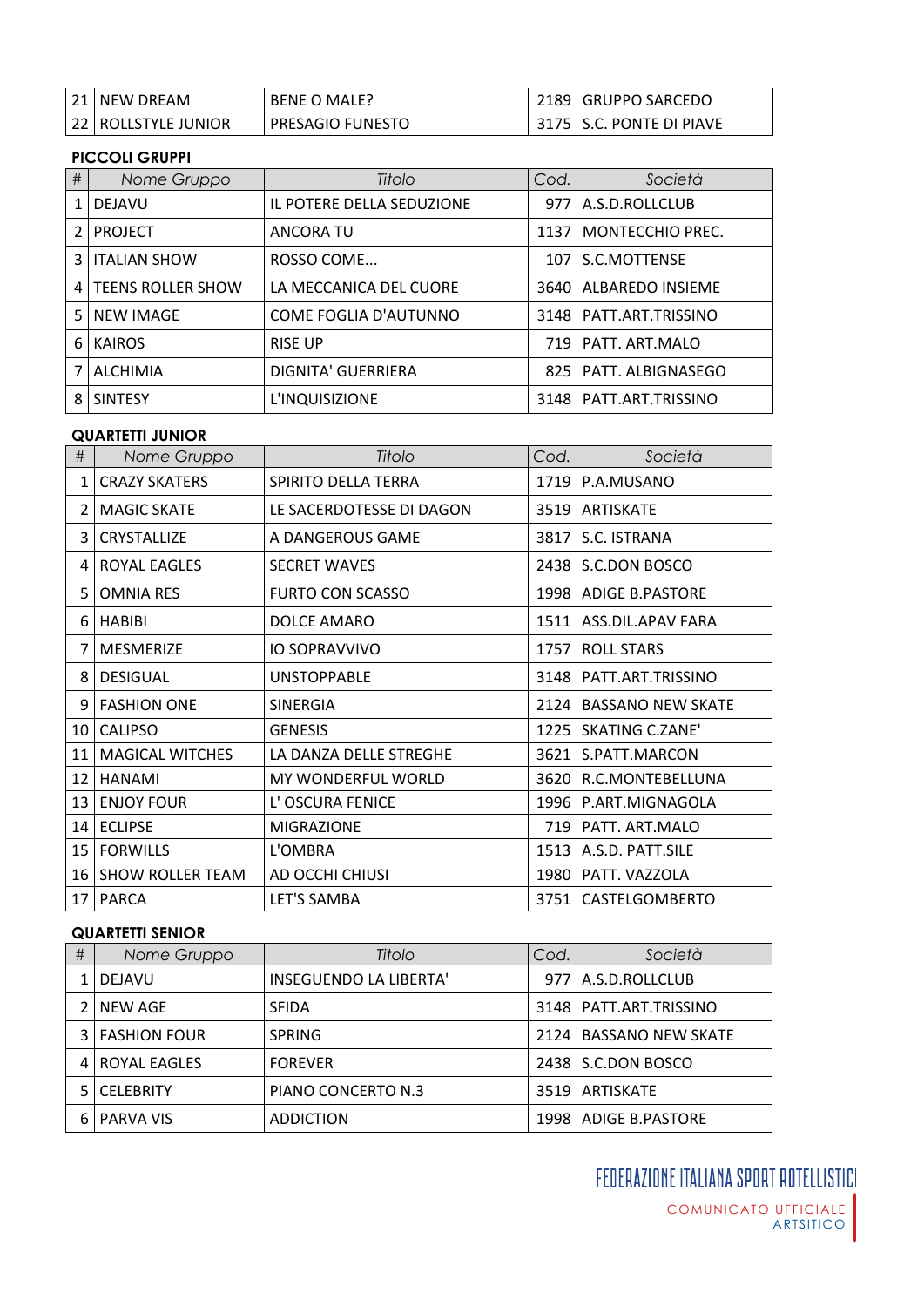| 7 I SHOW ROLLER TEAM | <b>ARE YOU MALEFICENT?</b> | 1980   PATT. VAZZOLA     |
|----------------------|----------------------------|--------------------------|
| 8 SOILI              | AMARE                      | 1696   PATT. ART.VIGASIO |
| 9 FLAMING SKATERS    | HALO                       | 1719   P.A.MUSANO        |
| 10   REVOLUTION TEAM | FINO ALL'ULTIMO PETALO     | 3709   TEAM VERDE        |
| 11 ELNATH            | IL VIAGGIO                 | 3621   S.PATT.MARCON     |

#### **GRANDI GRUPPI**

| # | Nome Gruppo                           | Titolo                         | Cod. | Società                  |
|---|---------------------------------------|--------------------------------|------|--------------------------|
|   | 1   CRISTAL SKATING TEAM              | PER PECCATUM                   |      | 1511   ASS.DIL.APAV FARA |
|   | 2   SHOW ROLLER TEAM                  | RINASCITA                      |      | 1980   PATT. VAZZOLA     |
|   | <b>NEW SHOW ROLLER</b><br><b>TEAM</b> | 1482: STORIA DI UN FOLLE AMORE |      | 1980   PATT. VAZZOLA     |
|   | 4   ROYAL EAGLES                      | <b>STACCAMI</b>                |      | 2438   S.C.DON BOSCO     |

# **PROVA PISTA**

## **QUARTETTI DIV.NAZIONALE**

| Dalle | Alle  | Nome Gruppo         | Titolo                         | Cod. | Società                  |
|-------|-------|---------------------|--------------------------------|------|--------------------------|
| 8:30  | 8:37  | DREAM UP            | PROTAGONISTE DI UNA FAVOLA     | 3640 | ALBAREDO INSIEME         |
| 8:37  | 8:44  | KAOS                | PHANTOM OF THE OPERA           | 3274 | A.S.D. FANTASY SKATE     |
| 8:44  | 8:51  | <b>E'CLAT</b>       | CONDANNATO ALL'ETERNITA'       | 1267 | AZZURRA PATT.ART.        |
| 8:51  | 8:58  | <b>ARKADIA</b>      | <b>EZIO BOSSO</b>              | 2138 | MVM MOLVENA-MASON        |
| 8:58  | 9:05  | <b>NEREA</b>        | <b>ICARO</b>                   | 2253 | P.ART.GODIGESE           |
| 9:05  | 9:12  | <b>FIREWORKS</b>    | <b>SEDUZIONE FATALE</b>        | 1545 | SKATING SPRESIANO        |
| 9:12  | 9:19  | <b>CLIO</b>         | <b>ACCORDI</b>                 | 1225 | SKATING C.ZANE'          |
| 9:19  | 9:26  | <b>ICE</b>          | L'EDERA                        | 3374 | PATT.ART.PALLADIO        |
| 9:26  | 9:33  | <b>IRIS</b>         | <b>NATURA</b>                  | 3903 | PATTINAGGIO SAN BIAGIO   |
| 9:33  | 9:40  | ROYAL EAGLES        | <b>TRY AGAIN!</b>              | 2438 | S.C.DON BOSCO            |
| 9:40  | 9:47  | <b>HELIOS</b>       | LUCKY LUKE & I FRATELLI DALTON | 3274 | A.S.D. FANTASY SKATE     |
| 9:47  | 9:54  | <b>FASHION TWO</b>  | <b>NEL MITO</b>                | 2124 | <b>BASSANO NEW SKATE</b> |
| 9:54  | 10:01 | <b>ENIGMA</b>       | <b>FELINA TENTAZIONE</b>       | 977  | A.S.D.ROLLCLUB           |
| 10:01 | 10:08 | <b>FLAMES</b>       | NEL BUIO DELLA NOTTE           | 593  | <b>CUS VERONA</b>        |
| 10:08 | 10:15 | <b>FOUR PROJECT</b> | UNA VITA IN BIANCO E NERO      | 1137 | MONTECCHIO PREC.         |
| 10:15 | 10:22 | <b>REVIVAL</b>      | <b>HALO</b>                    | 3619 | SK.CLUB SEDICO           |

## **QUARTETTI CADETTI**

| Dalle | Alle        | Nome Gruppo      | Titolo                          | Cod. | Società             |
|-------|-------------|------------------|---------------------------------|------|---------------------|
|       | 13:30 13:37 | <b>MOONLIGHT</b> | LES ARTISTES DE RUE             | 3243 | VALDOPLAVIS SKATERS |
| 13:37 | 13:44       | ARKADIA          | ARABA FENICE                    | 2138 | MVM MOLVENA-MASON   |
| 13:44 | 13:51       | $II$ IOS         | INSIDE-OUT: PIU' DI UN'EMOZIONE | 1998 | ADIGE B.PASTORE     |
| 13:51 | 13:58       | <b>DIVINAS</b>   | CHI BELLA VUOL APPARIRE         | 3325 | NUOVO PATI.ODERZO   |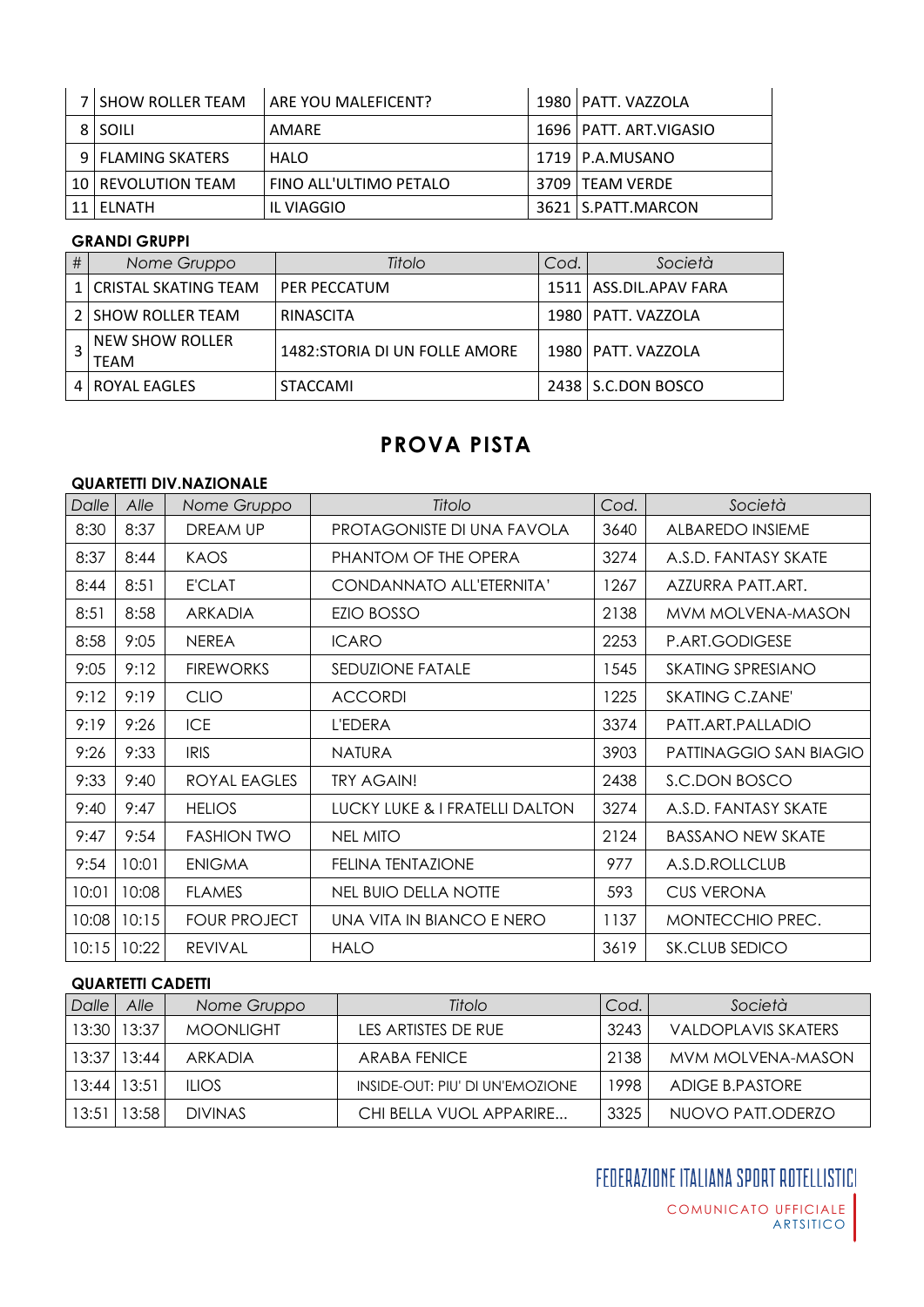|       | 13:58   14:05     | <b>CAT</b>                        | CON GLI OCCHI DI UN PITTORE | 3148 | PATT.ART.TRISSINO |
|-------|-------------------|-----------------------------------|-----------------------------|------|-------------------|
|       | $14:05$   14:12   | <b>FTOILE</b>                     | JAZZ AROUND MIDNIGHT        | 3519 | ARTISKATE         |
|       | $14:12$   $14:19$ | DREAM SHOW                        | RAGAZZI DI STRADA           | 3621 | S.PATT.MARCON     |
| 14:19 | 14:26             | <b>SHOW ROLLER</b><br><b>TEAM</b> | ESPRIMI UN DESIDERIO        | 1980 | PATT, VAZZOLA     |
| 14:26 | 14:33             | ROYAL EAGLES                      | RELAX AND ENJOY!            | 2438 | S.C.DON BOSCO     |

#### **PICCOLI GRUPPI DIV.NAZ.**

| Dalle | Alle  | Nome Gruppo           | Titolo                                         | Cod. | Società                    |
|-------|-------|-----------------------|------------------------------------------------|------|----------------------------|
| 17:00 | 17:08 | <b>ROLLSTYLE</b>      | VAN GOGH:TRA ARTE E<br><b>FOLLIA</b>           | 3175 | S.C. PONTE DI PIAVE        |
| 17:08 | 17:16 | <b>NEW GENERATION</b> | <b>TIME</b>                                    | 1529 | ARDOR CORNEDO              |
| 17:16 | 17:24 | <b>AURORA</b>         | <b>FOGLI DI CARTA</b>                          | 719  | PATT. ART.MALO             |
| 17:24 | 17:32 | <b>ELYSIAN</b>        | LA FOLLIA E' UNA<br>CONDIZIONE UMANA           | 828  | <b>G.PATT.SCLEDENSI</b>    |
| 17:32 | 17:40 | <b>AGORA'</b>         | MENZOGNA O VERITA'?                            | 1998 | ADIGE B.PASTORE            |
| 17:40 | 17:48 | <b>DREAM DUST</b>     | <b>FIX YOU</b>                                 | 2245 | PATT.ART. ALTICHIERO       |
| 17:48 | 17:56 | SPARKLE               | <b>DISLESSIA</b>                               | 631  | <b>SKATING CLUB MARANO</b> |
| 17:56 | 18:04 | <b>PYXIS</b>          | <b>TUA ANNE</b>                                | 2535 | A.P.A.M. MASER             |
| 18:04 | 18:12 | EUPHORIA GROUP        | <b>IL SOPRAVVENTO</b><br><b>DELL'INCONSCIO</b> | 3355 | PATT.ART.PIOMBINESE        |
| 18:12 | 18:20 | <b>ENDIADI GROUP</b>  | <b>DA DEFINIRE</b>                             | 1757 | <b>ROLL STARS</b>          |
| 18:20 | 18:28 | <b>OMNIS</b>          | L'INCANTESIMO DEL LAGO                         | 2562 | PATT.CONSELVE              |
| 18:28 | 18:36 | <b>NEW DREAM</b>      | <b>FILOFOBIA</b>                               | 2189 | <b>GRUPPO SARCEDO</b>      |
| 18:36 | 18:44 | <b>PRESTIGEM</b>      | "ANOTHER SKY"                                  | 2425 | COSTABISSARA PATT.         |
| 18:44 | 18:52 | <b>STARS GROUP</b>    |                                                | 2734 | ROYAL SKATING PD           |
| 18:52 | 19:00 | <b>FIREWORKS</b>      | IL GRANDE COLPO                                | 1545 | <b>SKATING SPRESIANO</b>   |
| 19:00 | 19:08 | <b>DESTINY</b>        | <b>NEL MIO MONDO</b>                           | 3243 | <b>VALDOPLAVIS SKATERS</b> |
| 19:08 | 19:16 | PETITES FEMMES        | LA BELLE EPOQUE                                | 3709 | <b>TEAM VERDE</b>          |

#### **GRUPPI JUNIOR**

| Dalle | Alle  | Nome Gruppo             | Titolo                      | Cod. | Società                     |
|-------|-------|-------------------------|-----------------------------|------|-----------------------------|
| 9:00  | 9:08  | ROYAL EAGLES            | IO DICO NO                  |      | 2438 S.C.DON BOSCO          |
| 9:08  | 9:16  | <b>CALIPSO</b>          | UN SUPERBO EQUILIBRISTA     | 1225 | <b>SKATING C.ZANE'</b>      |
| 9:16  | 9:24  | <b>SHOW ROLLER TEAM</b> | FURTO CON DESTREZZA?        | 1980 | PATT. VAZZOLA               |
| 9:24  | 9:32  | <b>DOMINO</b>           | L'ULTIMO RESPIRO            | 3736 | <b>ROLLER T.CONEGLIANO</b>  |
| 9:32  | 9:40  | <b>GOLD DREAM</b>       | NASCOSTO TRA LE ONDE        |      | 3619 SK.CLUB SEDICO         |
| 9:40  | 9:48  | <b>DREAM DUST</b>       | AL TUO FIANCO               | 2245 | <b>PATT.ART. ALTICHIERO</b> |
| 9:48  | 9:56  | <b>FIREWORKS</b>        | QUALCOSA E' ANDATO STORTO   |      | 1545 SKATING SPRESIANO      |
| 9:56  | 10:04 | <b>ROLLING DANCE</b>    | <b>RIVOLTA NEGLI ABISSI</b> | 1511 | ASS.DIL.APAV FARA           |
| 10:04 | 10:12 | <b>NEW AGE JUNIOR</b>   | <b>FRENESIA</b>             | 3148 | PATT.ART.TRISSINO           |
| 10:12 | 10:20 | <b>ITALIAN SHOW</b>     | <b>BASTA!</b>               |      | 107 S.C.MOTTENSE            |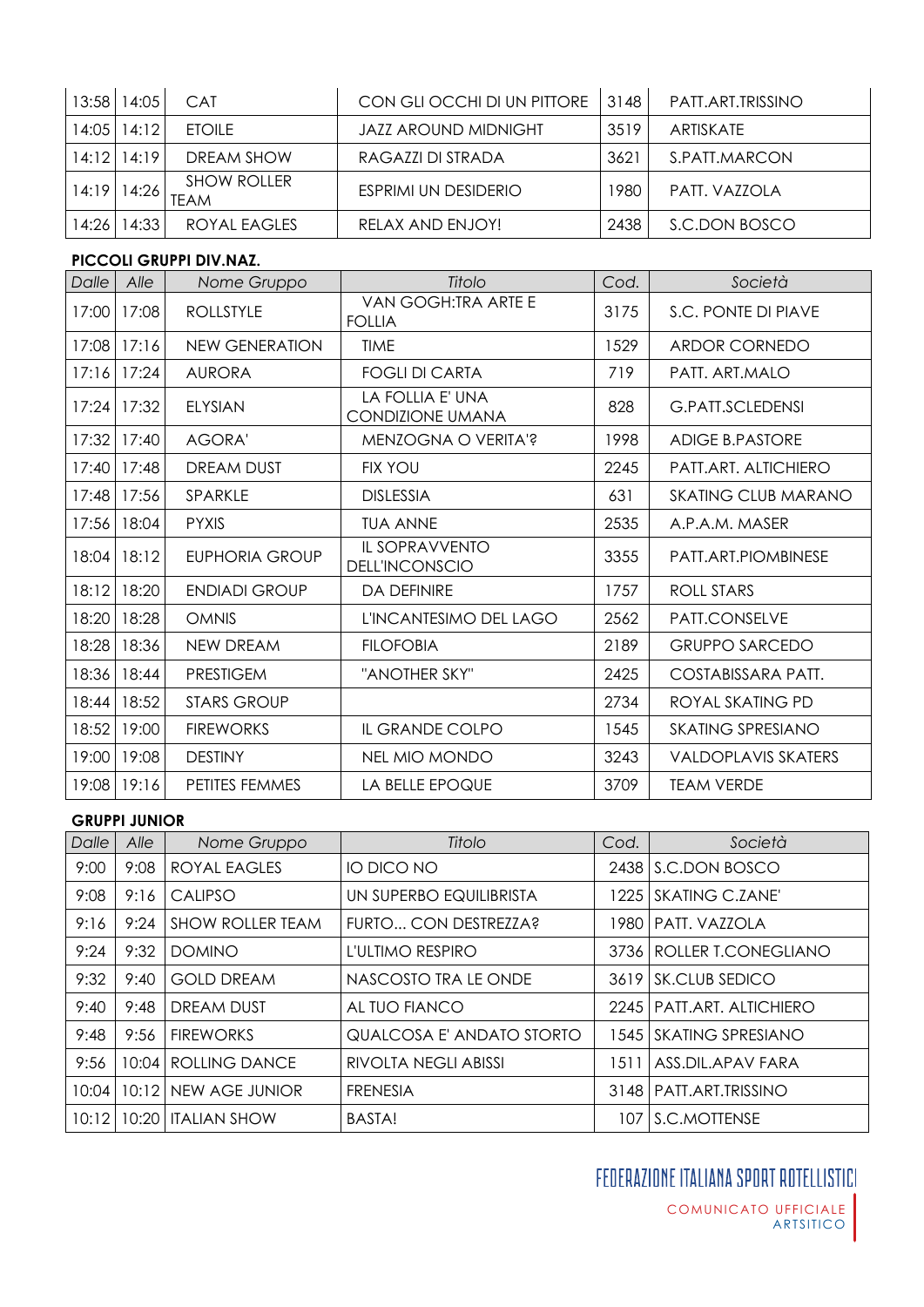| 10:20   | 10:28           | OMNIS JUNIOR                     | LA CASETTA NEL BOSCO                     |      | 2562   PATT.CONSELVE        |
|---------|-----------------|----------------------------------|------------------------------------------|------|-----------------------------|
| 10:28   |                 | 10:36 ARKADIA                    | <b>MARGHERITA FIGLIA DELLE</b><br>STELLE |      | 2138 MVM MOLVENA-MASON      |
| $10:36$ | 10:44           | <b>BLACK ANGELS</b>              | PROVA A PRENDERMI!                       |      | 3033 FOL.VA SALVATRONDA     |
| 10:44   | 10:52           | I MAGIC DIAMOND                  | GUESS WHO?                               |      | 3554   ACC.SANDONATESE      |
|         |                 | 10:52   11:08   PRESTIGEM JUNIOR | "ALTRO GIRO ALTRA CORSA!"                |      | 2425   COSTABISSARA PATT.   |
|         |                 | 11:08 11:16 ARIES                | OVUNQUA ANDRAI                           |      | 3622 PATT.GGIO DUEVILLE     |
|         |                 | 11:16 11:24 FASHION              | <b>FASHIONLAND</b>                       | 2124 | BASSANO NEW SKATE           |
|         | $11:24$   11:32 | <b>DIVISION</b>                  | L'ULTIMA REGINA                          |      | 3373   PATT.ART.PORTOGRUARO |
| 11:32   | 11:40           | DREAM DUST JUNIOR                | <b>LAMPI DI GENIO</b>                    |      | 2245   PATT.ART. ALTICHIERO |
|         | $11:40$   11:48 | HANAMI                           | <b>MEMORY</b>                            |      | 3620 R.C.MONTEBELLUNA       |
| 11:48   | 11:56           | NEW DREAM                        | BENE O MALE?                             | 2189 | <b>GRUPPO SARCEDO</b>       |
| 11:56   |                 | 12:04   ROLLSTYLE JUNIOR         | PRESAGIO FUNESTO                         |      | 3175 S.C. PONTE DI PIAVE    |

## **PICCOLI GRUPPI**

| Dalle   | Alle  | Nome Gruppo              | Titolo                       | Cod. | Società                  |
|---------|-------|--------------------------|------------------------------|------|--------------------------|
| 17:00   | 17:09 | <b>DEJAVU</b>            | IL POTERE DELLA SEDUZIONE    |      | 977   A.S.D.ROLLCLUB     |
| 17:09 l |       | 17:18 PROJECT            | ANCORA TU                    | 1137 | <b>IMONTECCHIO PREC.</b> |
| 17:18   | 17:27 | <b>ITALIAN SHOW</b>      | ROSSO COME                   | 107  | <b>IS.C.MOTTENSE</b>     |
| 17:27   | 17:36 | <b>TEENS ROLLER SHOW</b> | LA MECCANICA DEL CUORE       |      | 3640   ALBAREDO INSIEME  |
| 17:36   |       | 17:45   NEW IMAGE        | <b>COME FOGLIA D'AUTUNNO</b> |      | 3148   PATT.ART.TRISSINO |
|         |       | 17:45   17:54   KAIROS   | <b>RISE UP</b>               |      | 719 PATT, ART, MALO      |
| 17:54   |       | 18:03   ALCHIMIA         | <b>DIGNITA' GUERRIERA</b>    |      | 825   PATT, ALBIGNASEGO  |
| 18:03   | 18:12 | <b>SINTESY</b>           | <b>L'INQUISIZIONE</b>        |      | 3148   PATT.ART.TRISSINO |

## **QUARTETTI JUNIOR**

| Dalle | Alle  | Nome Gruppo            | Titolo                   | Cod. | Società                  |
|-------|-------|------------------------|--------------------------|------|--------------------------|
| 9:00  | 9:07  | CRAZY SKATERS          | SPIRITO DELLA TERRA      |      | 1719 P.A.MUSANO          |
| 9:07  | 9:14  | <b>MAGIC SKATE</b>     | LE SACERDOTESSE DI DAGON |      | 3519   ARTISKATE         |
| 9:14  | 9:21  | <b>CRYSTALLIZE</b>     | A DANGEROUS GAME         | 3817 | S.C. ISTRANA             |
| 9:21  | 9:28  | ROYAL EAGLES           | <b>SECRET WAVES</b>      |      | 2438 S.C.DON BOSCO       |
| 9:28  | 9:35  | <b>OMNIA RES</b>       | FURTO CON SCASSO         |      | 1998   ADIGE B.PASTORE   |
| 9:35  | 9:42  | <b>HABIBI</b>          | DOLCE AMARO              | 1511 | ASS.DIL.APAV FARA        |
| 9:42  | 9:49  | MESMERIZE              | <b>IO SOPRAVVIVO</b>     | 1757 | ROLL STARS               |
| 9:49  | 9:56  | <b>DESIGUAL</b>        | <b>UNSTOPPABLE</b>       |      | 3148   PATT.ART.TRISSINO |
| 9:56  | 10:03 | <b>FASHION ONE</b>     | <b>SINERGIA</b>          | 2124 | <b>BASSANO NEW SKATE</b> |
| 10:03 | 10:10 | <b>CALIPSO</b>         | <b>GENESIS</b>           | 1225 | <b>SKATING C.ZANE'</b>   |
| 10:10 | 10:17 | <b>MAGICAL WITCHES</b> | LA DANZA DELLE STREGHE   | 3621 | S.PATT.MARCON            |
| 10:17 | 10:24 | <b>HANAMI</b>          | MY WONDERFUL WORLD       | 3620 | R.C.MONTEBELLUNA         |
| 10:24 | 10:31 | <b>ENJOY FOUR</b>      | L'OSCURA FENICE          |      | 1996   P.ART.MIGNAGOLA   |